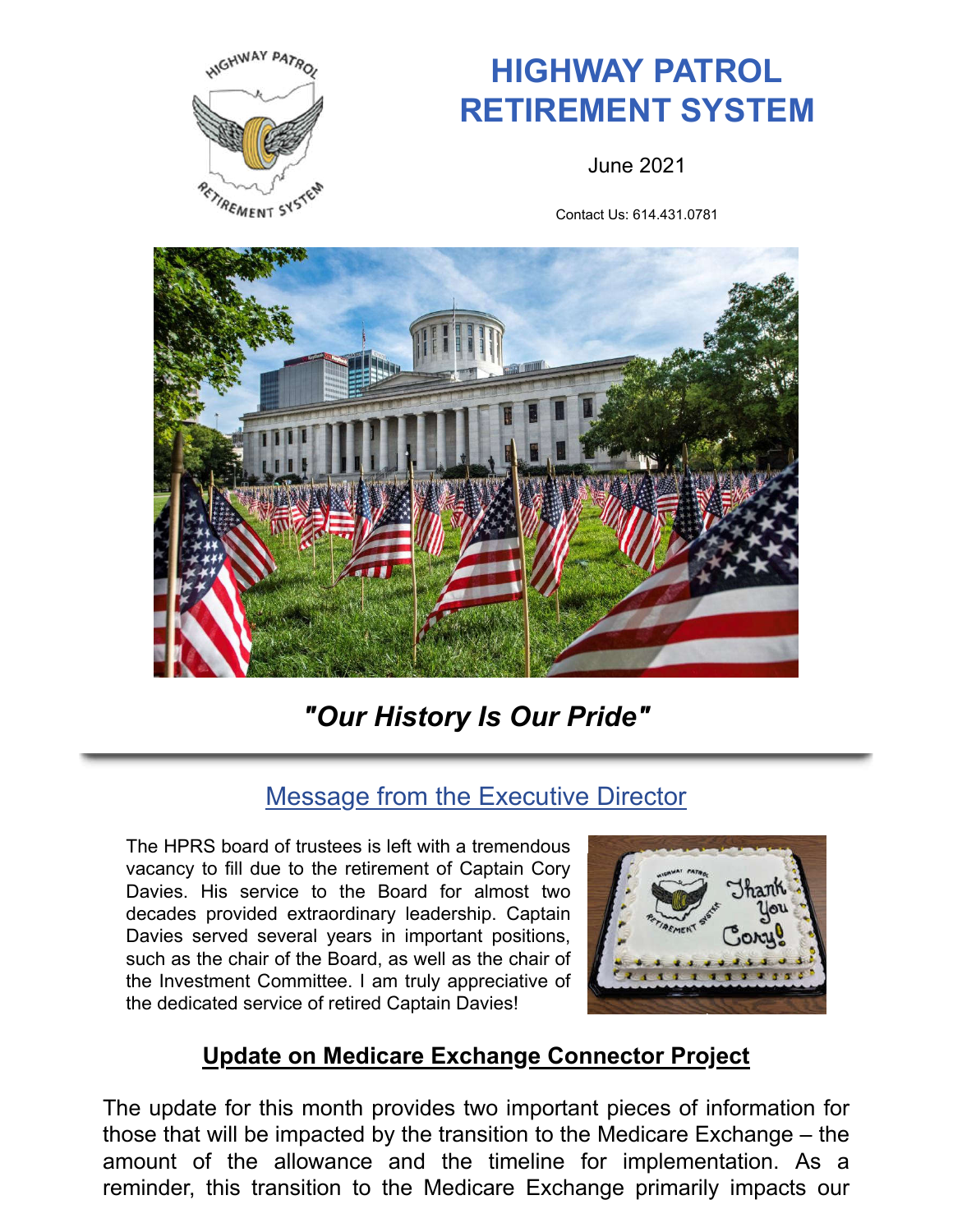retirees and dependents that are age 65 and older. The pre-Medicare population will remain with the health care provided through Medical Mutual of Ohio for 2022. For the small number of retirees and dependents that are currently age 65 and older who are on our Medical Mutual of Ohio plan because they do not qualify for premium-free Medicare A, we will contact you soon to let you know how this will impact you.

The annual amount of the Health Reimbursement Arrangement will be \$2,200 for retirees, and \$1,100 for surviving spouses. That annual amount translates to a monthly amount of \$183.33 for a retiree, and \$91.67 per month for a surviving spouse. Based on these levels, the actuaries from Willis Towers Watson (WTW) project that 99% of our members will save money on their annual health care expenses. The average amount of annual savings for these members is estimated to be \$2,170.

A married Medicare-eligible couple currently pays \$3,060 annually in premiums (\$255 per month). Rather than paying that amount in premiums to HPRS, the member will be provided with \$183.33 per month to purchase the plan that makes the most sense for the member and his/her spouse. This is a swing of \$438/month to the member's favor to go toward their premiums and other eligible expenses.

Additional information will be provided in the July newsletter. The official education period will begin August 31<sup>st</sup>. A Pre-season Getting Started Guide will be mailed to all affected, and a co-branded website will be available to help those get started that may have access to a computer. In addition to virtual retiree meetings, there will be several opportunities to attend in-person events prior to the enrollment period, which starts October 1<sup>st</sup>. Please continue to watch for updates in the HPRS Newsletter. As always, these can be found on our website.

# **Cost-of-Living Adjustment (COLA)**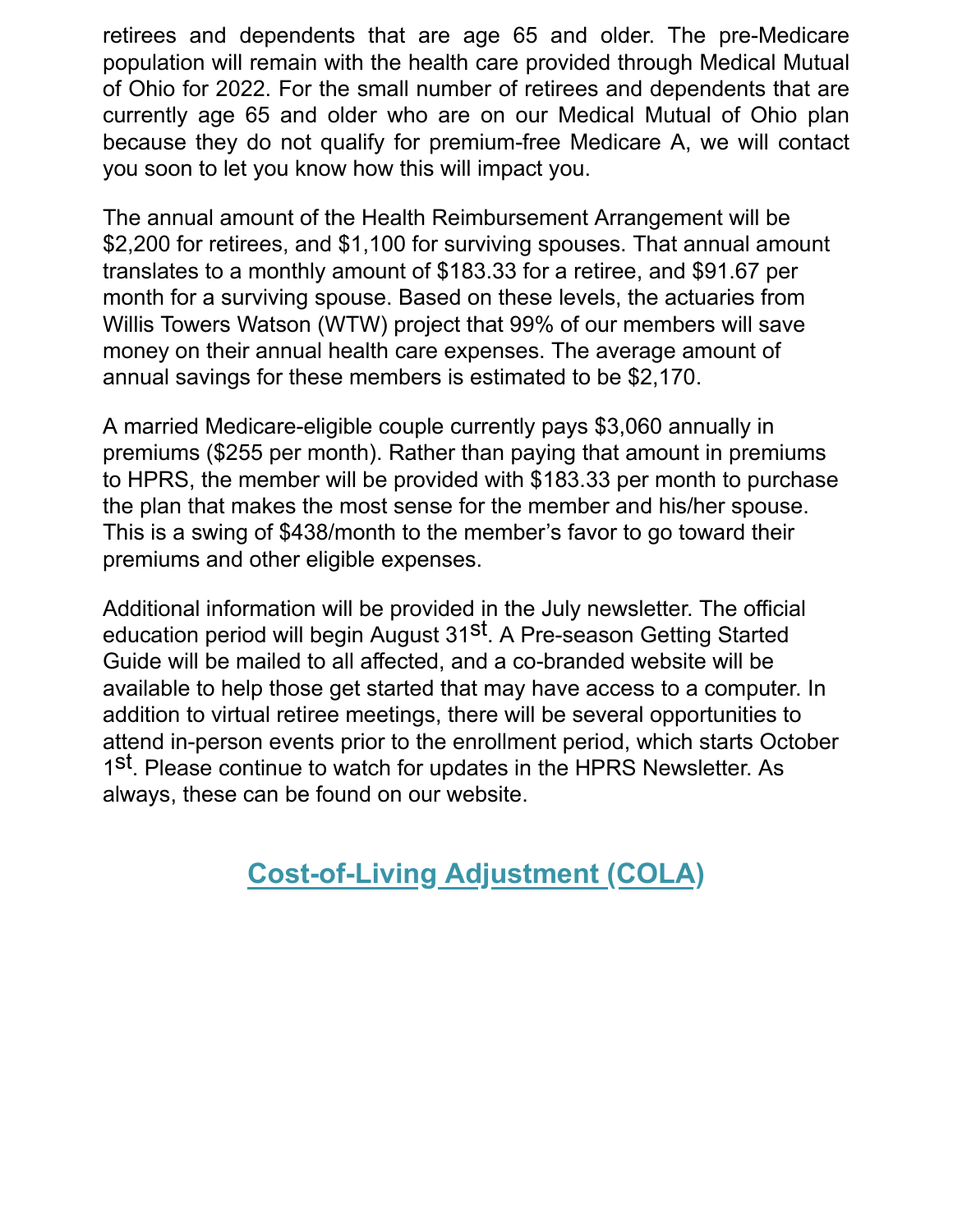The most difficult decision that the board makes each year involves what levels to set for active member contributions, COLA, and funding of Health Care. In the June board meeting, there was lengthy debate over what these levels should be. There are several resources utilized in this decision-making process, to include but not limited to: Preliminary Actuary Report for December 31, 2020; HPRS Funding Policy; CPI-W vs. COLA Tracking History. Data was also reviewed that illustrated the loss of purchasing power of retirees. The decision was made to provide for a 3% COLA in 2022, to those members that qualify based on age. Active member contributions and the percentage to the Health Care Fund will remain the same, at 14% and 0% respectively.

### **Special Election**

**As a result of the retirement of Captain Cory Davies, a special election will occur to fill the remaining term. The term of office for this position expires July 31, 2022. Pursuant to Ohio Revised Code Section 5505.042, a special election will be held to fill this seat for the remainder of the term. Additional information, to include the timelines, are posted on our website.**



#### **Social Security and Medicare Benefits**

As an HPRS retiree, the benefits that you may qualify for under Social Security and/or Medicare are complex, and different for individual members. You will not qualify for a Social Security pension as a result of your Ohio State Highway Patrol (OSHP) wages. However, you may qualify for a reduced pension from Social Security based on other employment, some of which may have been off-duty details while you were employed with OSHP. If you haven't already, you are

For most of our members that reduction will result in about half of the benefit stated, depending on the years of substantial earnings. Please contact the Social Security Administration with any questions.

Members hired after March 31, 1986, paid into Medicare, but not Social Security, and should therefore qualify for premium-free Medicare A. However, members that began employment prior to April 1, 1986, did not pay into Medicare, which means they will not qualify for premium-free Medicare A through their OSHP employment. These members may qualify in other ways such as earning the 40 credits to qualify for a Social Security benefit, or through a spouse that qualifies. If possible, a member that is just a few credits short of the eligibility requirement would benefit significantly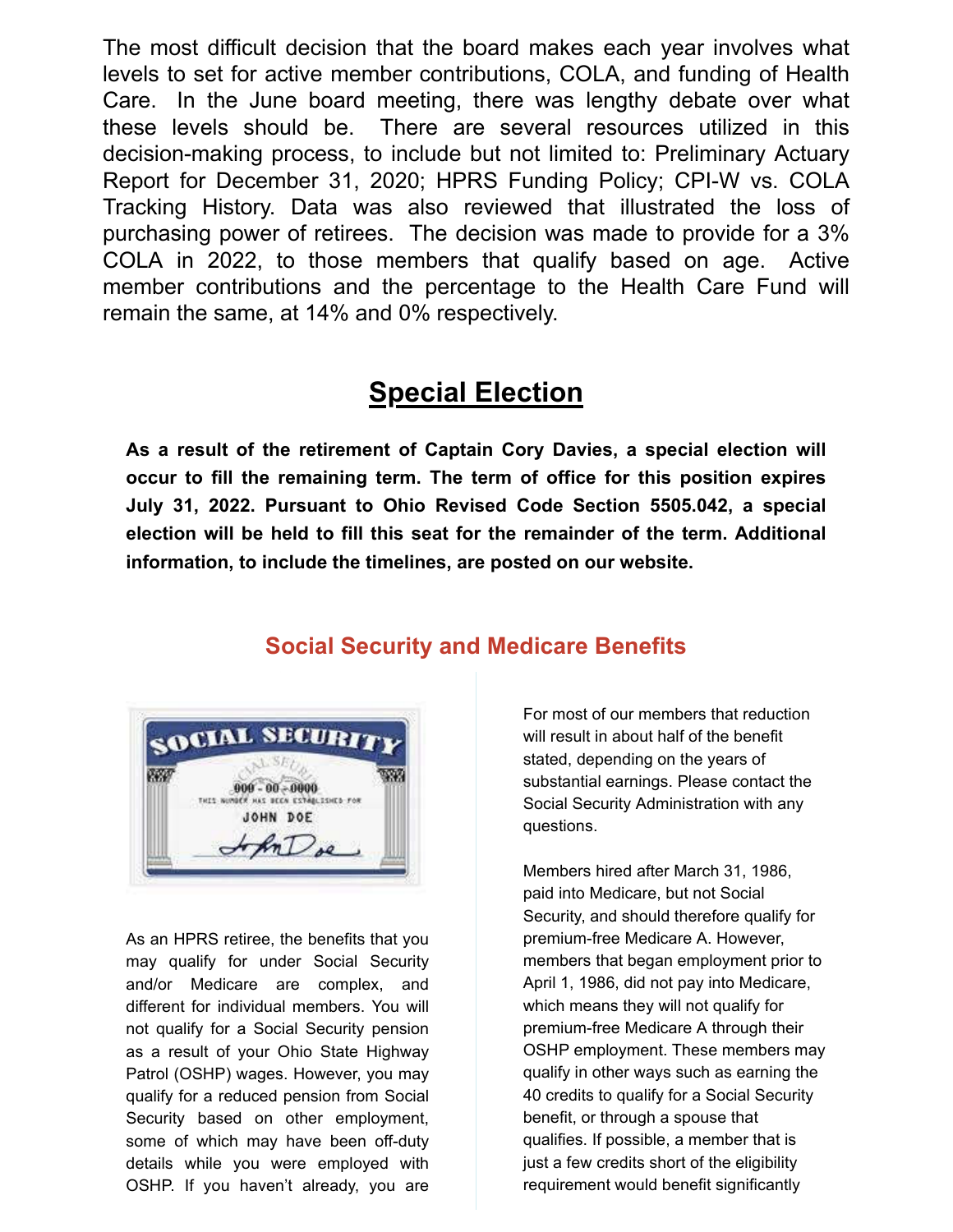encouraged to go to **http://www.ssa.gov /myaccount/** and access your account. Many of our members have found that they already qualify, or only need a few credits. If you do qualify, keep in mind that there is a Windfall Elimination Provision (WEP) that will reduce the benefit.

from obtaining employment to earn them. The amount necessary is currently \$1,470 per credit, with maximum of four credits per year. If you are in this group and you are not sure, please contact Social Security for clarification.

#### **WELLNESS INCENTIVE REMINDER**

Wellness programs are recognized as an important factor in maintaining your health. To increase participation in these programs, a reward is currently given for completion of all eligible tests for the CWE or Screening. Until further notice, a \$100 VISA Gift Card will be mailed to the participant once the invoice is received at HPRS and approved, indicating they completed all eligible tests for the CWE or the Screening. A reward is offered for both programs. Please allow 6-8 weeks after your exam or screening to expect the \$100 VISA Gift Card. To participate in these programs, you must have HPRS medical coverage, be 40 or older, and be a retiree, spouse, or surviving spouse. A description of the programs are as follows:

Comprehensive Wellness Examination (CWE): covered once every two years. Includes: physical examination, comprehensive metabolic test, treadmill stress test, body fat testing, muscular strength, and prostate specific antigen for men.

Screenings: covered once every four years. Includes: CT coronary artery calcium scoring, carotid artery ultrasound screening, abdominal aortic aneurysm ultrasound screening, CT lung screening (for current or former smokers only), and bone density screening (for members not eligible for the lung screening).

# **Retiree Qualification**

As a reminder, your qualification under the LEOSA rules is only good for one year from the date of qualification. This can be found in 18 USC 926C: Carrying of concealed firearms by qualified retired law enforcement officers. For example, if you qualified on May 1, 2020, then you must qualify on or prior to May 1, 2021.

The scheduled retiree qualifications at the Academy are:

- · Wednesday, August 11, 2021, at 1300 hours
- Wednesday, October 13, 2021, at 1300 hours

As a reminder, you must complete a Weapons Qualification Record (HP-15C), that includes your personal weapon information, and submit it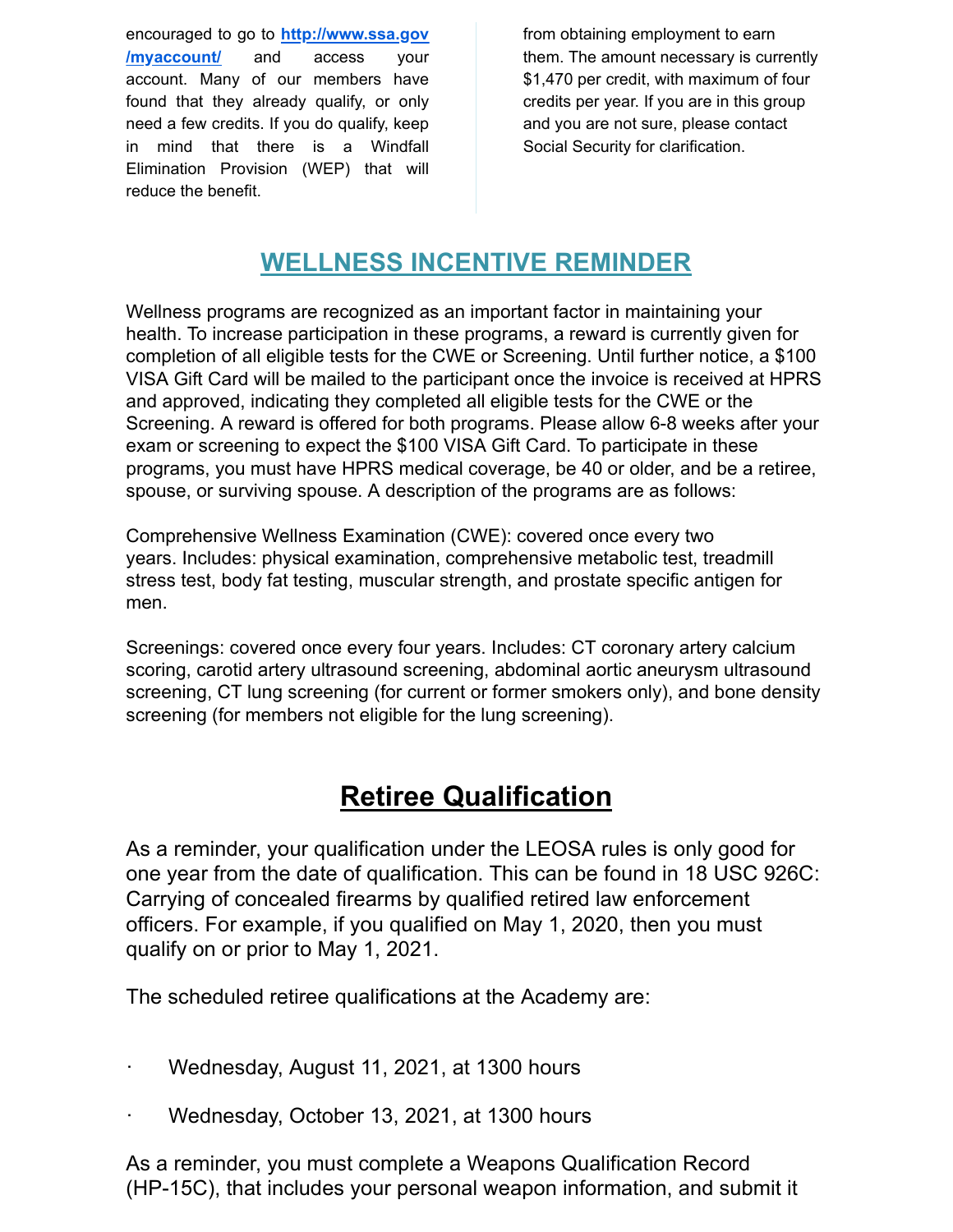no less than 14 days prior to the qualification date. Retirees must bring their Division-issued ID Card with them to the qualification, and the retire must supply weapon(s) and ammunition. If you have any questions, please call the Academy, at 614-466-4896.

# **Upcoming Events**

There are several retiree gatherings that have started back up following the COVID restrictions of the past 16 months. The details on these gatherings, including the contact person, can be found on our website. I encourage you to check with the contact person to ensure they are being held as scheduled prior to traveling to the event.

The Ohio State Highway Patrol Retiree's Association has scheduled two of their main events for the year – the Sunbird Reunion in Waldo, Ohio on August 21, 2021, and the Snowbird Reunion in Lake Mary, Florida, March 23-26, 2022.

The Sunbird Reunion will take place on Saturday, August 21, 2021, at the All Occasions Banquet Facility in Waldo, Ohio. Lunch will be served at 12 Noon. Reservations are due by August  $7<sup>th</sup>$  and are currently limited to the first 120. The cost is \$12 per person, and you can download a reservation form from their website at **www.oshpretiree.org/Index.html**.

The Snowbird Reunion will be March 23-26, 2022, at the Orlando Marriott Lake Mary, in Lake Mary, Florida. The hotel is now accepting reservations at a special group rate of \$139.00. You are encouraged to take advantage of the early room reservation opportunity, and check the OSHPRA website for more details as they are finalized.

# **HPRS Board of Trustees**

Captain Matthew Them, *Chair* Colonel Richard Fambro Major (ret.) Darryl Anderson Sergeant (ret.) Michael Kasler Trooper Brice Nihiser Trooper Cynthia Wilt Major (ret.) JP Allen, *Appointed Investment Expert* Scott Richter, *Appointed Investment Expert* Joseph Thomas, *Appointed Investment Expert*

### **Ohio Highway Patrol Retirement System**